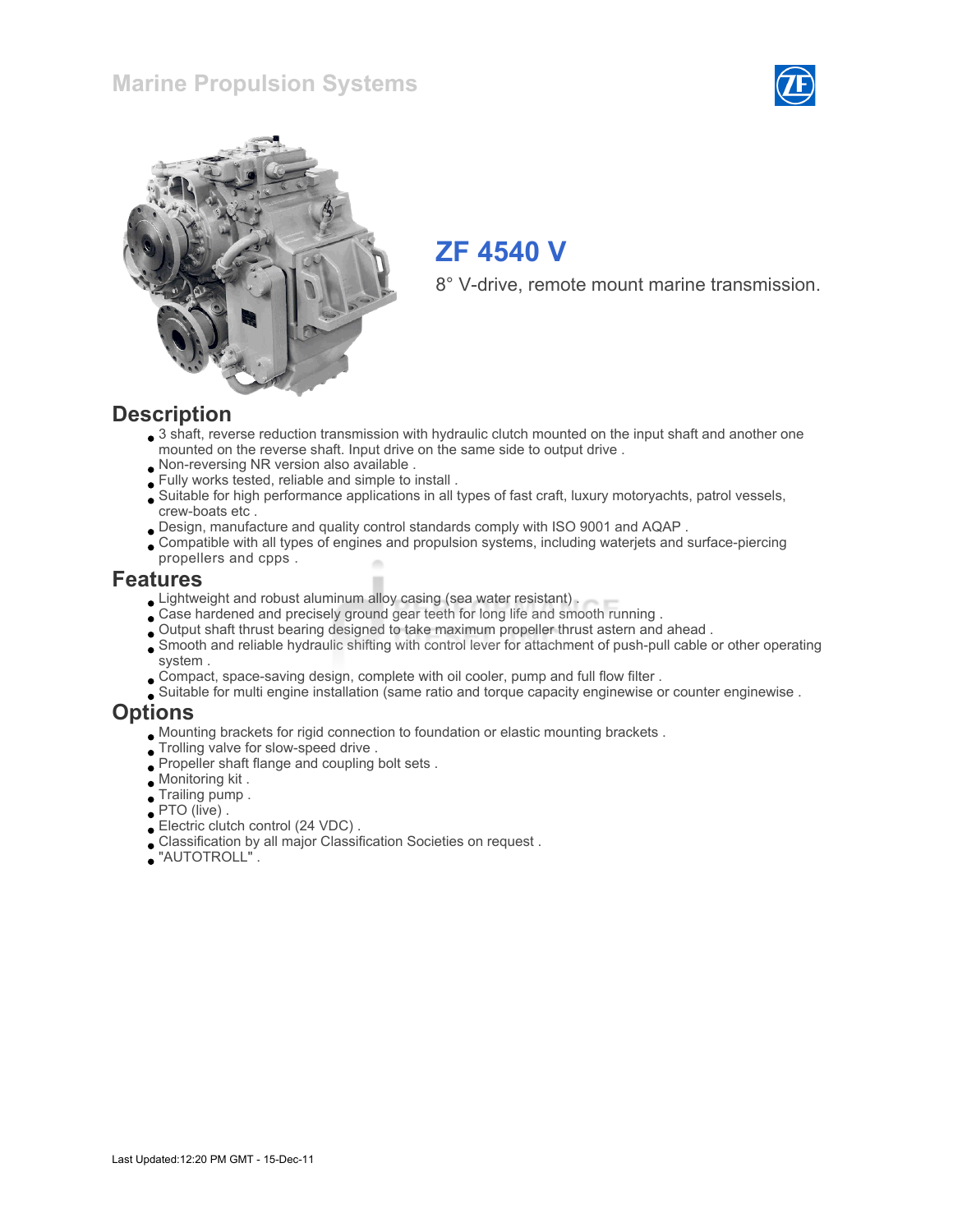

## Pleasure Duty

| <b>RATIOS</b>                                                  | MAX. | <b>TORQUE</b> |                                                         | POWER/RPM |    |          | <b>INPUT POWER CAPACITY</b> |          |           |          | MAX.<br><b>RPM</b> |
|----------------------------------------------------------------|------|---------------|---------------------------------------------------------|-----------|----|----------|-----------------------------|----------|-----------|----------|--------------------|
|                                                                | Nm   | ftlb          | <b>kW</b>                                               | hp        | kW | hp       | kW                          | hp       | <b>kW</b> | hp       |                    |
|                                                                |      |               |                                                         |           |    | 2100 rpm |                             | 2300 rpm |           | 2450 rpm |                    |
| 1.320*, 1.512*, 1.757*, 2.029,<br>2.250*, 2.467, 2.714*, 3.040 | 7564 | 5579          | 0.7920 1.0621 1663  2231  1822  2443  1941  2602   2500 |           |    |          |                             |          |           |          |                    |

\* Special Order Ratio.

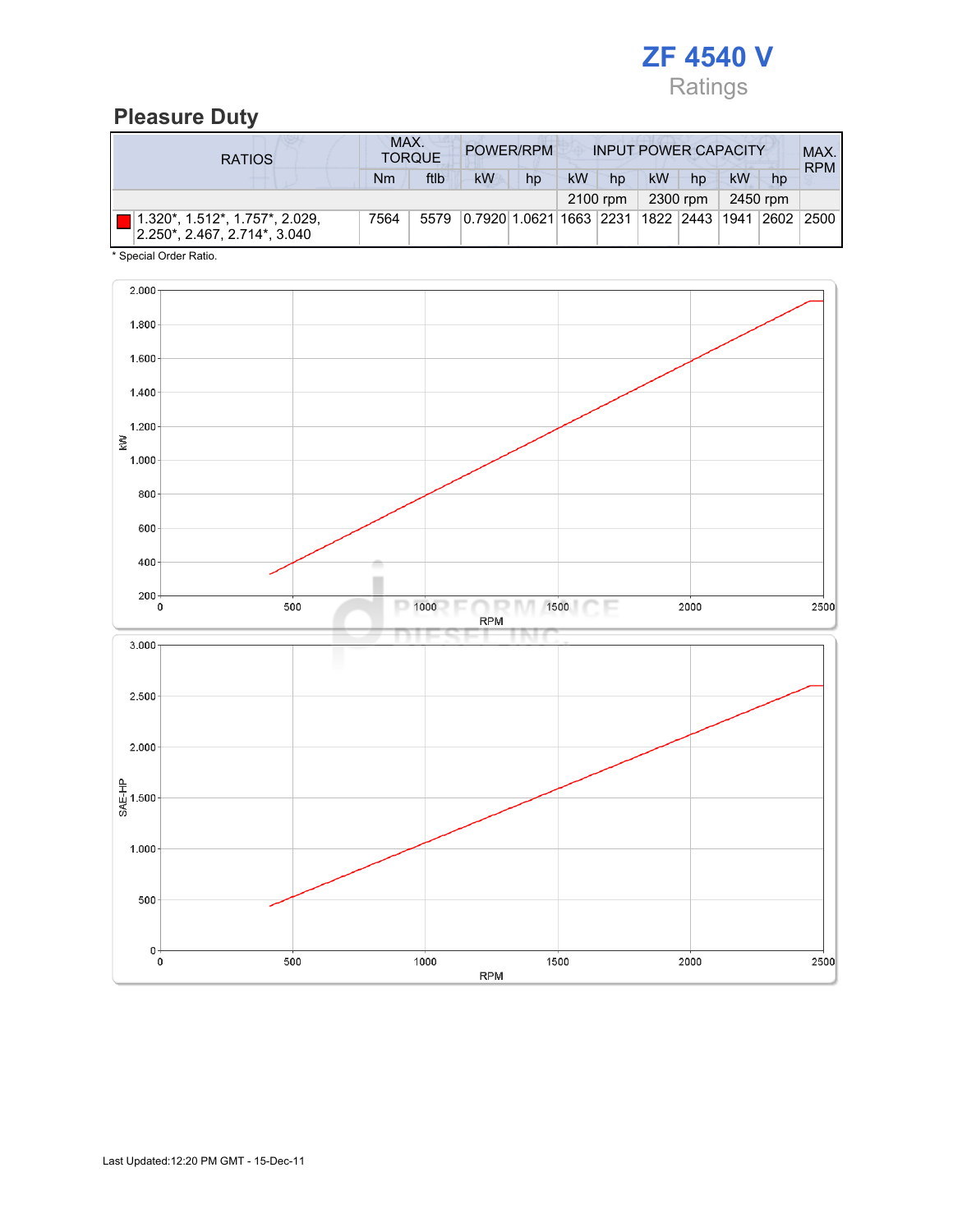

## Light Duty

| <b>RATIOS</b>                                                                          | MAX.<br>POWER/RPM<br><b>INPUT POWER CAPACITY</b><br><b>TORQUE</b> |      |                                                  |    |           |          |           |          |    | MAX.<br><b>RPM</b> |      |
|----------------------------------------------------------------------------------------|-------------------------------------------------------------------|------|--------------------------------------------------|----|-----------|----------|-----------|----------|----|--------------------|------|
|                                                                                        | Nm                                                                | ftlb | kW                                               | hp | <b>kW</b> | hp       | <b>kW</b> | hp       | kW | hp                 |      |
|                                                                                        |                                                                   |      |                                                  |    |           | 2100 rpm |           | 2300 rpm |    | 2450 rpm           |      |
| $ 1.320^{\star}, 1.512^{\star}, 1.757^{\star}, 2.029,$<br>2.250*, 2.467, 2.714*, 3.040 | 7170                                                              | 5288 | 0.7508 1.0068 1577  2114  1727  2316  1839  2467 |    |           |          |           |          |    |                    | 2500 |
| * Special Order Ratio.                                                                 |                                                                   |      |                                                  |    |           |          |           |          |    |                    |      |

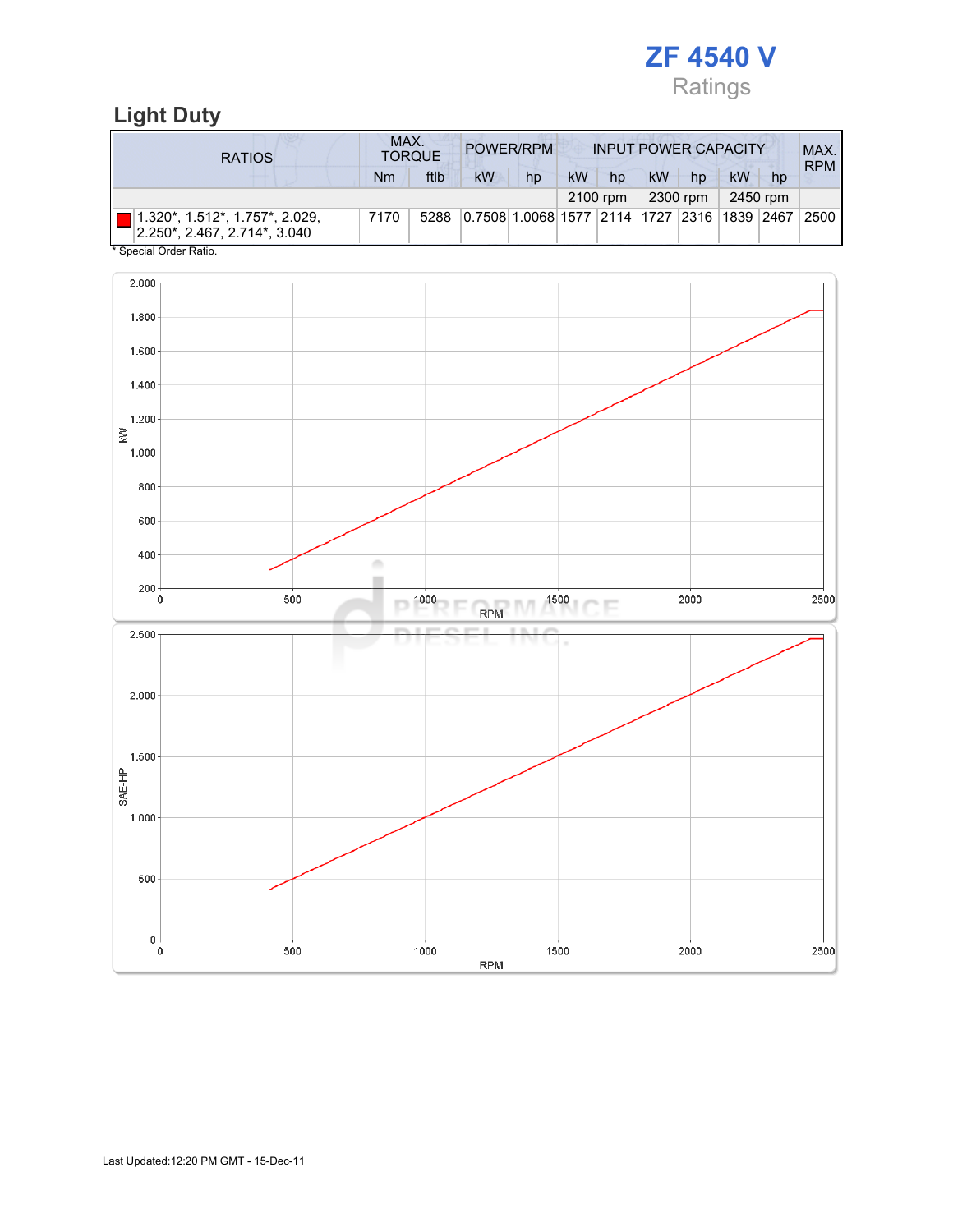

# Medium Duty

| <b>RATIOS</b>                                                                 | MAX.<br><b>POWER/RPM</b><br><b>INPUT POWER CAPACITY</b><br><b>TORQUE</b> |      |          |                                                         |           |    |    |    |    |    | MAX.<br><b>RPM</b> |
|-------------------------------------------------------------------------------|--------------------------------------------------------------------------|------|----------|---------------------------------------------------------|-----------|----|----|----|----|----|--------------------|
|                                                                               | Nm                                                                       | ftlb | kW       | hp                                                      | <b>kW</b> | hp | kW | hp | kW | hp |                    |
|                                                                               | 1800 rpm                                                                 |      | 1900 rpm |                                                         | 2100 rpm  |    |    |    |    |    |                    |
| $\blacksquare$ 1.320*, 1.512*, 1.757*, 2.029,<br>2.250*. 2.467. 2.714*. 3.040 | 6370                                                                     | 4698 |          | 0.6670 0.8945 1201  1610  1267  1700  1401  1878   2500 |           |    |    |    |    |    |                    |
| * Special Order Ratio.                                                        |                                                                          |      |          |                                                         |           |    |    |    |    |    |                    |

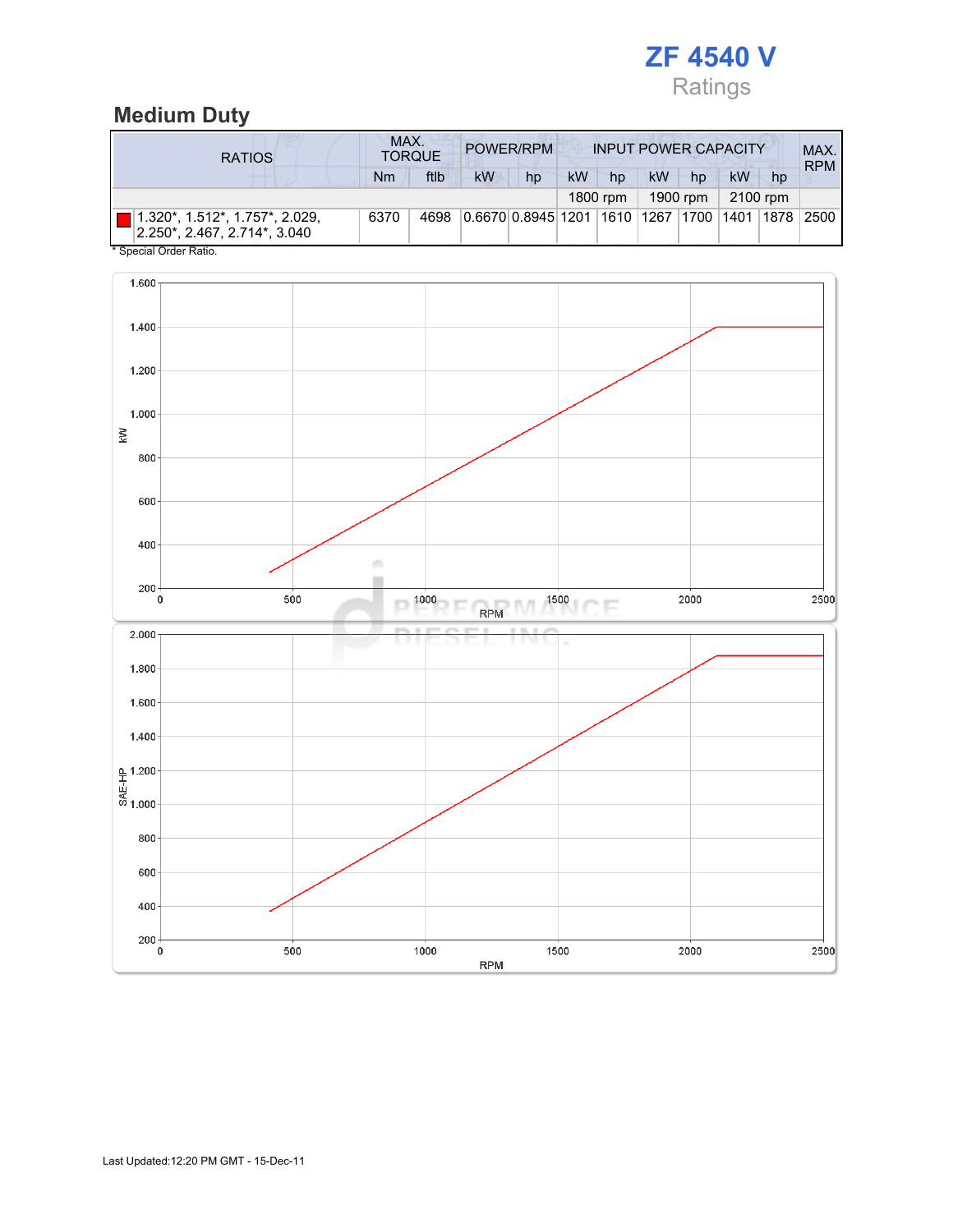



|             | mm (inches) |                |                |    |                |  |             |                            |  |                                                                                                                 |  |  |
|-------------|-------------|----------------|----------------|----|----------------|--|-------------|----------------------------|--|-----------------------------------------------------------------------------------------------------------------|--|--|
| Angle       |             | B <sub>1</sub> | B۶             | H1 | H <sub>2</sub> |  |             | L2                         |  |                                                                                                                 |  |  |
| 8.0         |             |                |                |    |                |  |             |                            |  | 385 (15.1) 445 (17.5) 445 (17.5) 247 (9.70) 726 (28.6) 598 (23.5) 539 (21.2) 237 (9.33) 58.0 (2.28) 93.0 (3.66) |  |  |
|             |             |                | Weight kg (lb) |    |                |  |             | Oil Capacity Litre (US qt) |  |                                                                                                                 |  |  |
| 765 (1,685) |             |                |                |    |                |  | 45.0 (47.7) |                            |  |                                                                                                                 |  |  |

# SAE Bell Housing Dimensions

|         |    |  |    | <b>Bolt Holes</b>                                 |     |                 |  |  |
|---------|----|--|----|---------------------------------------------------|-----|-----------------|--|--|
| SAE No. |    |  |    |                                                   | No. | <b>Diameter</b> |  |  |
|         | mm |  | mm | mm                                                |     | mm              |  |  |
| 00      |    |  |    | 787.4 31 850.9 33.5 882.65 34.75 16 13.49 17/32   |     |                 |  |  |
| O       |    |  |    | 647.7 25.5 679.45 26.75 711.2 28.0 16 13.49 17/32 |     |                 |  |  |

## Output Coupling Dimensions

|    |              |         |          |  |               |    |                                                         | <b>Bolt Holes</b> |      |              |  |
|----|--------------|---------|----------|--|---------------|----|---------------------------------------------------------|-------------------|------|--------------|--|
|    |              |         |          |  |               |    |                                                         | No.               |      | Diameter (E) |  |
| mm | $\mathsf{I}$ | $-1$ mm | $\ln$ mm |  | $\mathsf{In}$ | mm |                                                         |                   | mm   |              |  |
|    |              |         |          |  |               |    | 280   11.0   245   9.65   175   6.89   25.0   0.98   16 |                   | 22.2 | 0.87         |  |



DЕ